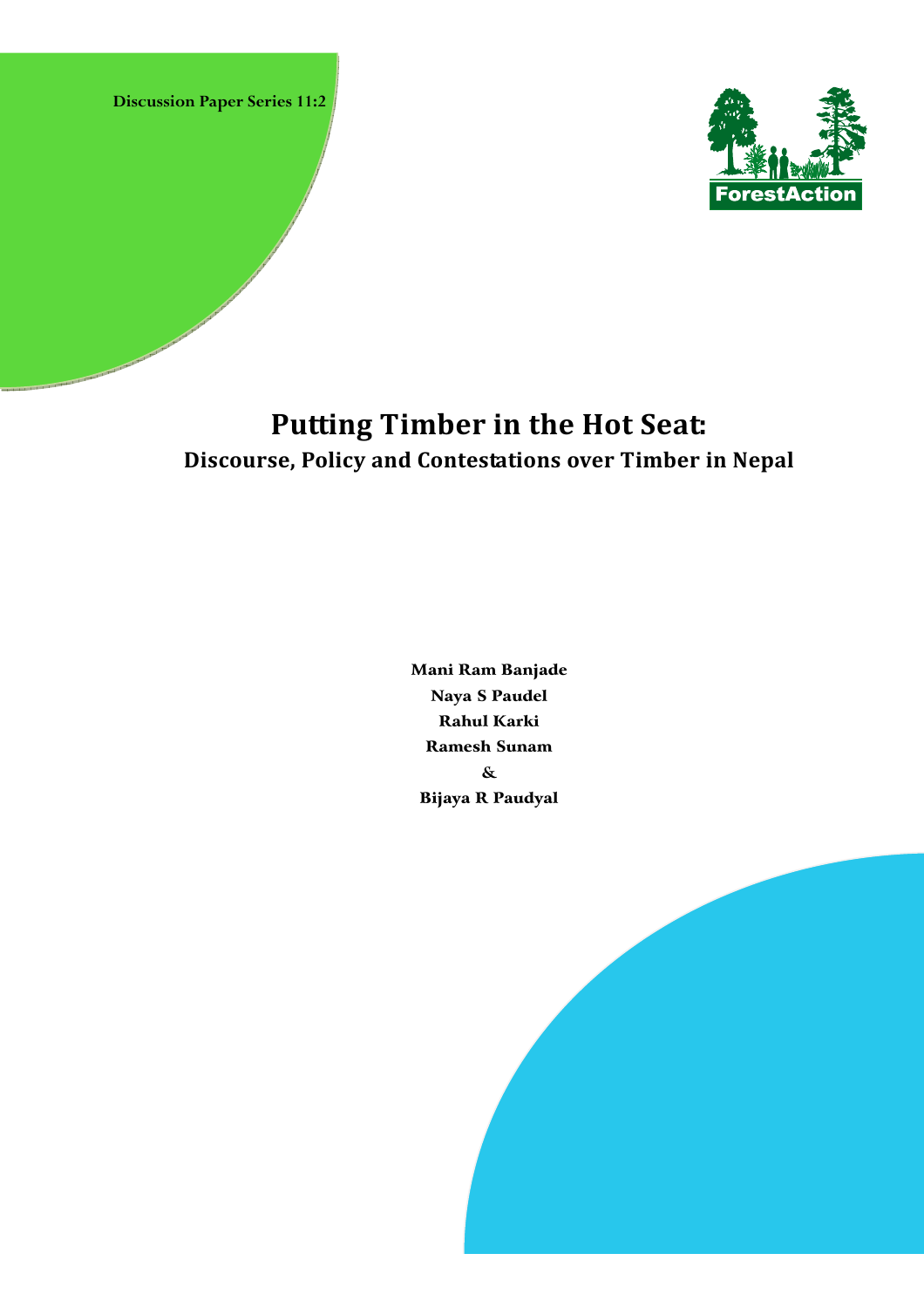# **Putting Timber in the Hot Seat: Discourse, Policy and Contestations over Timber in Nepal**

Mani Ram Banjade maniram@forestaction.org Naya S Paudel Rahul Karki Ramesh Sunam & Bijaya R Paudyal

June 2011 Discussion Paper Series 11:2

This publication is available at:



 ForestAction Nepal P.O.Box: 12207, Kathmandu, Nepal Tel: +977-1-15550631, 5552924 Fax: +977-1-5535190 E-mail: fa@forestaction.org Web: www.forestaction.org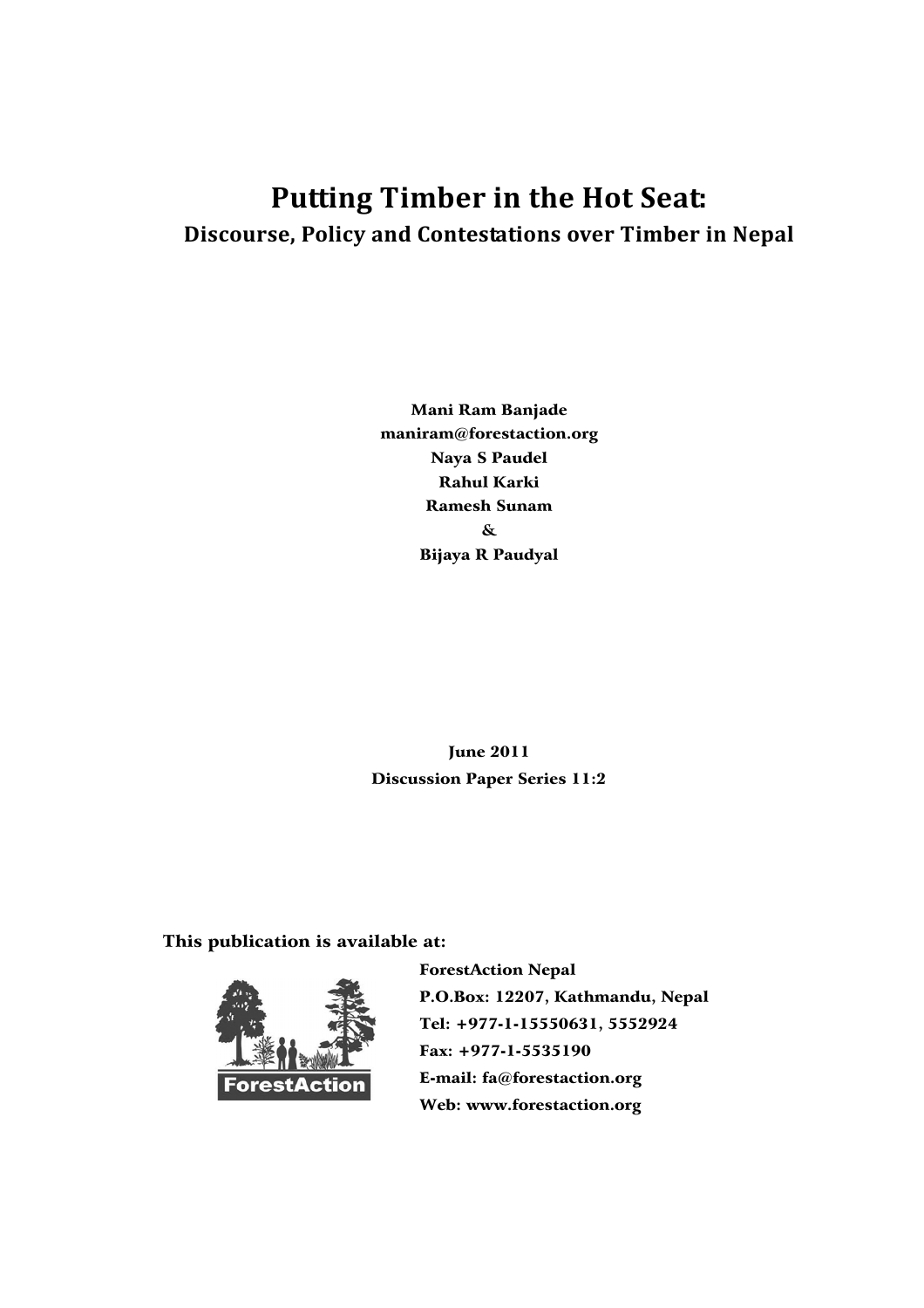## **Contents**

| 1. |                                                                                    |  |  |
|----|------------------------------------------------------------------------------------|--|--|
| 2. |                                                                                    |  |  |
|    |                                                                                    |  |  |
|    |                                                                                    |  |  |
|    |                                                                                    |  |  |
|    | 2.4 Timber lies at the crux of forest governance and state-citizen contestations 7 |  |  |
| 3. |                                                                                    |  |  |
|    |                                                                                    |  |  |
|    |                                                                                    |  |  |
|    |                                                                                    |  |  |
| 4. | Non-congruence between forest policy discourse and everyday practice 11            |  |  |
| 5. |                                                                                    |  |  |
| 6. |                                                                                    |  |  |
| 7. |                                                                                    |  |  |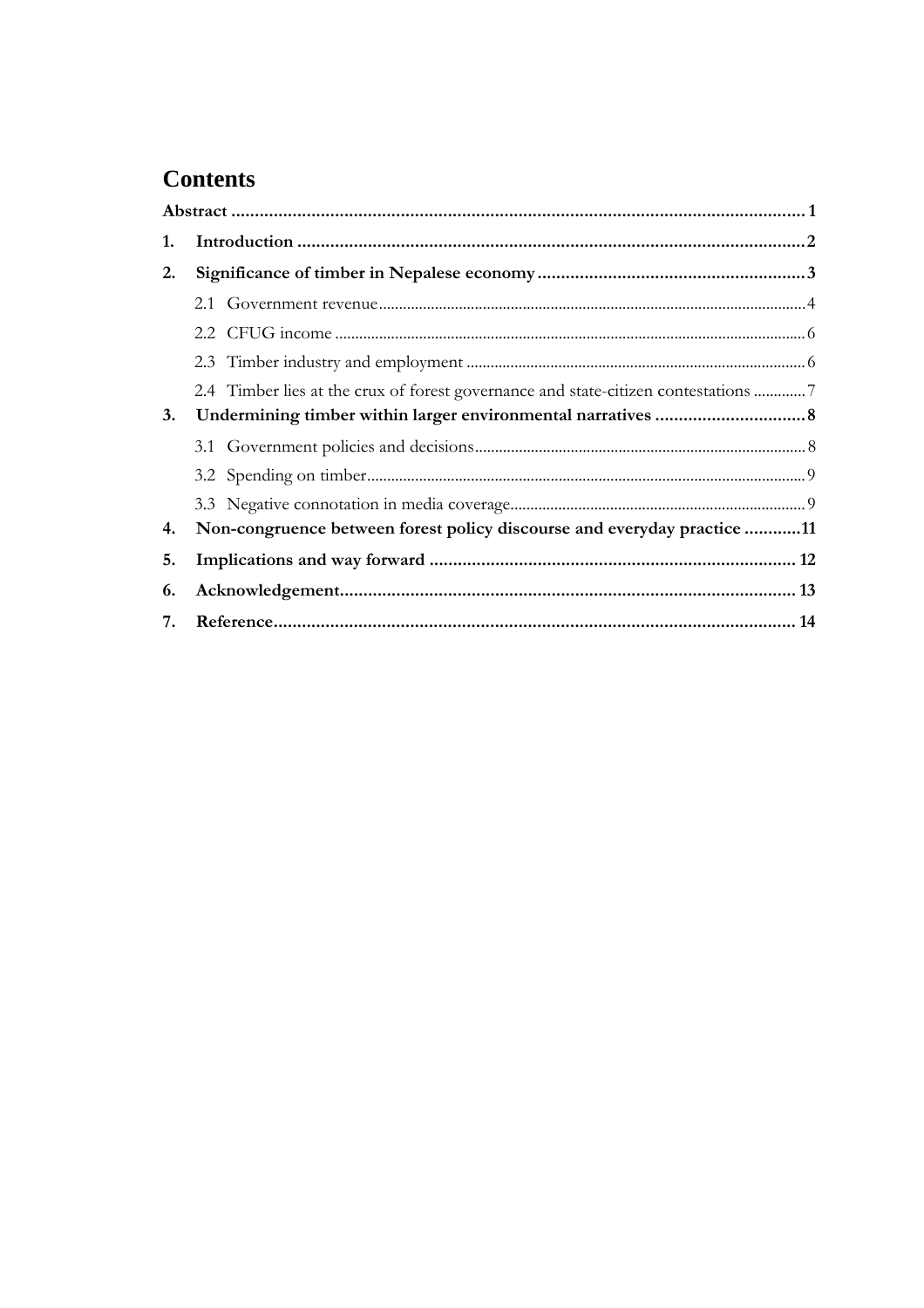### **Abstract**

Timber management has received only secondary importance in the national forest policy discourse in recent decades in Nepal, despite the significant share of timber in a forest-based economy and its centrality in everyday management decisions. However, the policies and practices of the forest sector in Nepal has largely been oscillating around timber for the last several centuries. While much of the policy debate prioritises issues other than timber, most of the forest protection directives and orders that actually shape local practices issued in the last two decades relate to ban on tree felling and timber extraction. The ban on tree felling for five years in 1999, limiting the management interventions in Chure and the total ban on timber harvest and transport since July 2010 are some examples of such attempts by the government.

When we look at the recent forest policies, programmes and activities of different actors, there seems to be a shift in focus from strict conservation till mid 1970s to harnessing of benefits of environmental services since mid 2000s. However, as we analyse in this paper, government's decisions and local issues and contestations mostly hover around timber.

This paper draws from public policy, legal and regulatory documents, forest policy deliberations, national debates on forest management and everyday practices of forest management. Analysis shows that since forest policy discourses have departed from timber, local communities and the state have experienced significant losses of foregone income from forest. In addition, illegal logging and encroachment have increased.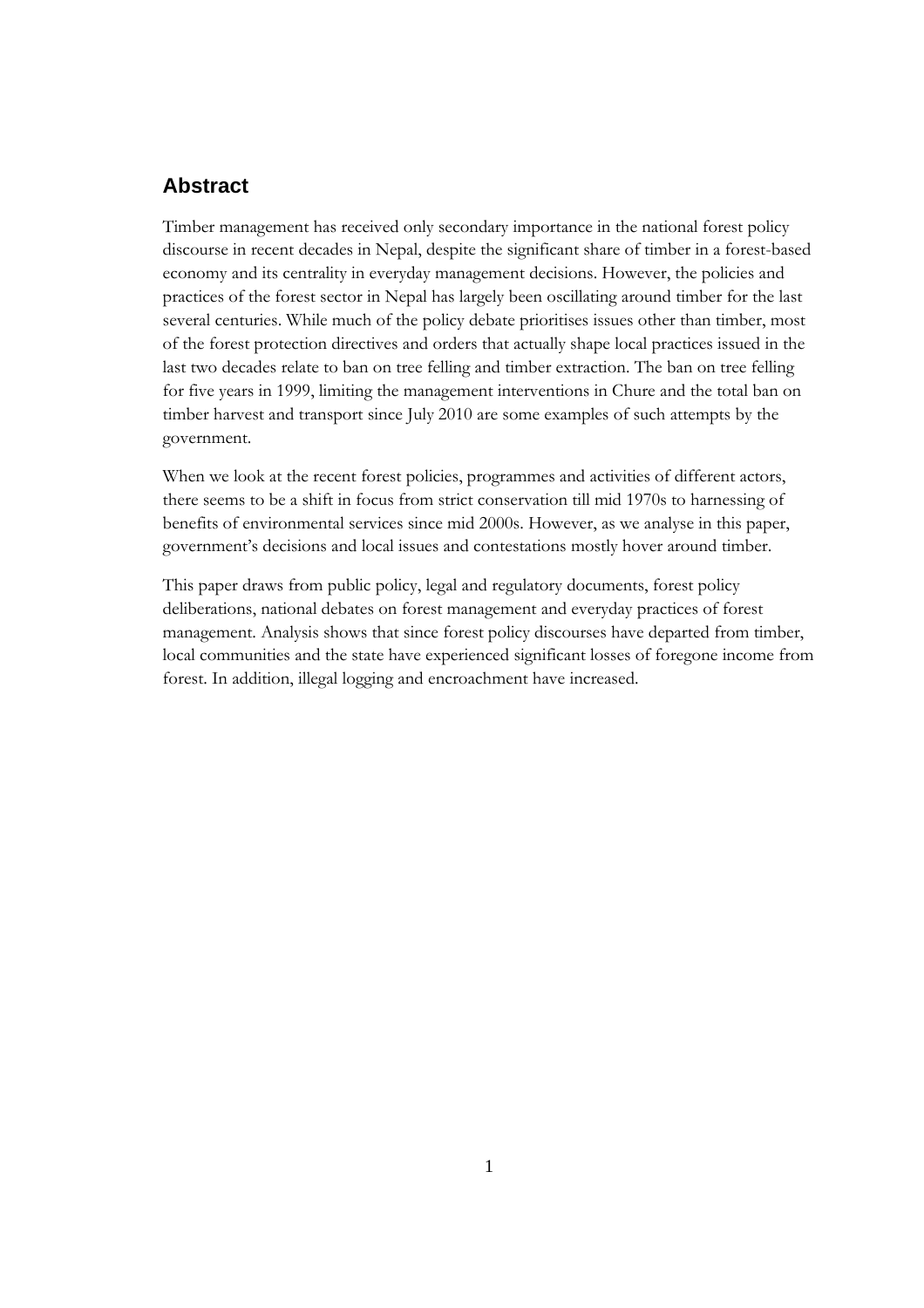### **1. Introduction**

The national forest policy discourses in recent years have gradually shifted from the earlier timber-focused scientific forest management to Non-Timber Forest Products (NTFPs) and environmental services, including carbon. Recent history of forest management shows a fundamental departure from the previous sole emphasis on timber. The dominant discourse during the 1970s centred on strict conservation, followed by ensuring people's participation during the 1980s, handing over forest patches to local people during the 1990s, linking forest with rural livelihoods during the early 2000s and, more recently, harnessing of benefits of environmental services, particularly that of carbon, since the mid-2000s.

In Nepal, NTFPs received major attention from the 1990s to mid 2000s. During the 2008 election to the Constitution Assembly, *Jal*, *Jamin*, *Jangal*, *Jan* and *Jadibuti* (water, land, forest, human resources and NTFPs) was part of a very powerful discourse. Part of this shifting discourse coincides with the shifting programmatic focus of the government, donors and other development agencies, who paid only meagre attention to forest management for timber. In recent years the forest policy discourses are dominated by environmental services. The current approach paper of the government (Three-Year Plan for the period of 2010/11- 2012/13) on forestry explicitly prioritises environmental services and seeks to explore policy and institutional arrangements for payment for environmental services (GoN, 2010). Meanwhile, with the commencement of the Forest Carbon Partnership Facility--a World Bank-supported programme--carbon trading, particularly Reducing Emissions from Deforestation and Degradation (REDD), has dominated the forest management debate in the last two years.

The growing emphasis on NTFPs and environmental services has gradually displaced the discourse on timber management. Timber is almost absent in most of the national policy debates and policy documents. Whenever it does come up, it is often done with negative references to illegal timber harvesting, green tree harvesting and the like. In Nepal, majority of people perceive trees only for greenery, something outside the scope of scientific forest management, and apparently advocate for forests to be protected as a sacred resource. Consequently, the potential role of timber in poverty reduction and income generation through sustainable forest management has been seriously undermined.

In this context, we examine the shifting discourses and the rationale used to justify them through the following questions: Has the economic and other values of forests really changed in the last two decades? What can explain this shifting emphasis? Where are the key actors in these shifting discourses? Answers to these questions are also important to define the future of forests and the purposes they serve. This would also provide some idea in relation to prospects of forest for poverty reduction. This paper seeks to answer some of these questions by critically examining the discourses around forestry in a historical context. It also examines who are promoting these discourses and what could be the drivers of these shifts.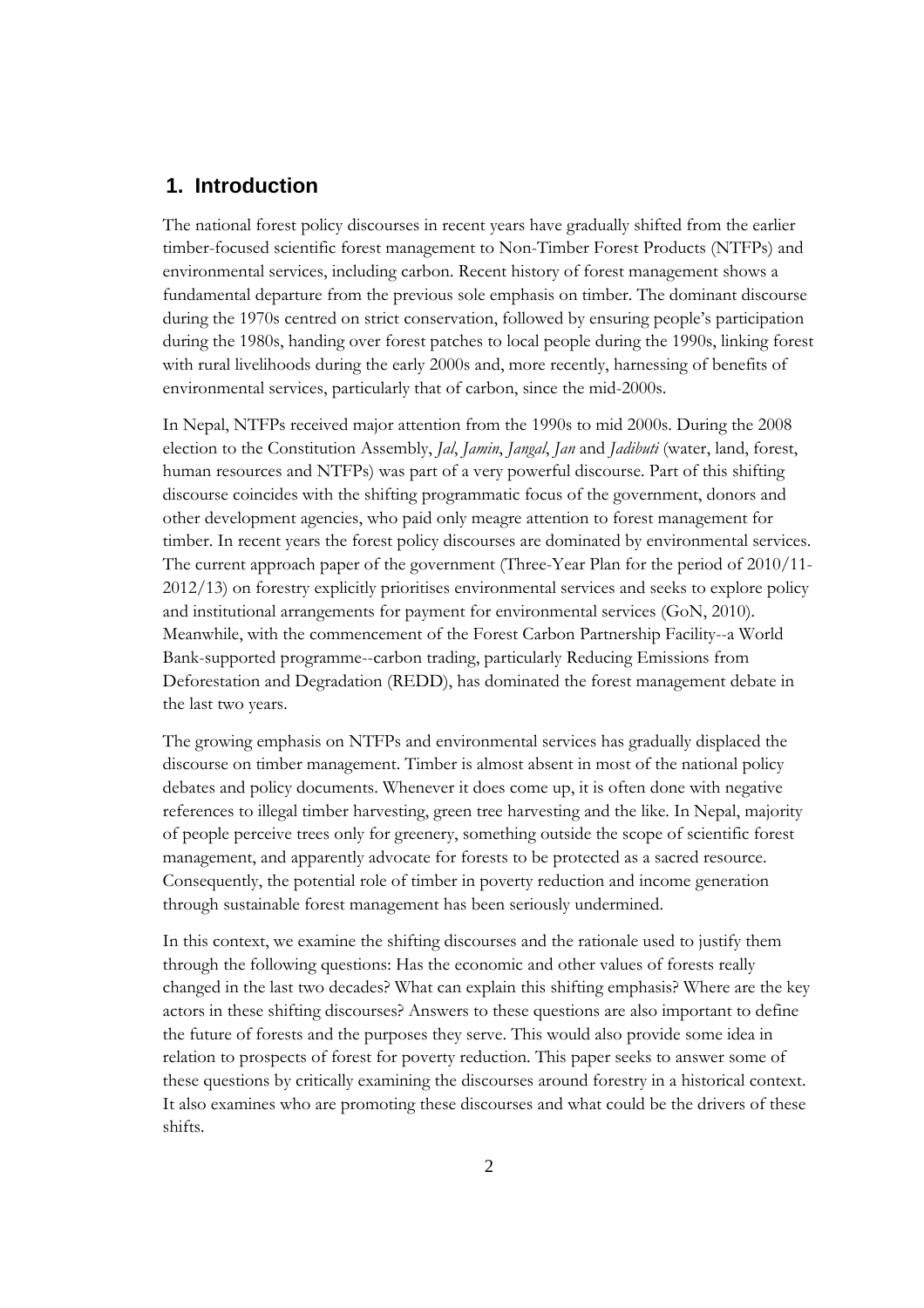Though the content of the discourses and discursive practices at national policy arena have shown significant departure from timber, this has no resonance at the level of everyday practices of government authorities or the forest-dependent people. That is, there are visible discrepancies between the national policy discourses and everyday practices in forest management. Contrary to the national policy discourses that are oriented towards promoting NTFPs, environmental services and, more recently, forest carbon, several key decisions, including government orders and circulars, have been geared towards regulating timber extraction in the last two decades. A few recent decisions of the government substantiate this: the government banned tree felling for five years in 1999; imposed it again in mid 2010 for an unspecified period; and declared 2011 as the year of timber holiday. Similarly, the government's controversial declaration of Chure<sup>1</sup> as a limited-use zone in 2010 aims at restricting timber extraction only from dead and fallen trees.

This paper exposes and explains the contradictions between the forest policy discourses and the key decisions and institutional practices of Nepal by analysing the ongoing discourses, policy processes and everyday practices in the forestry sector. This paper builds on i) an analysis of policy deliberations organized by the Ministry of Forest and Soil Conservation (MoFSC), donors, I/NGOs, and user group federations during the year 2010; ii) an analysis of forest sector government revenue and that of community forest; iii) an analysis of the policy decisions made by the government, including policies, acts, regulations, directives, guidelines, as well as other decisions and circulars; iv) the information received from timber traders regarding the volume of trade and employment generated by the timber industry; v) the review of media coverage in the year 2010; vi) annual reports of the MoFSC, Department of Forest (DoF), different I/NGOs, donors and user federations working in the forestry sector; vii) interviews with Community Forest User Groups (CFUGs), and other stakeholders from meso (district and sub-district) and national level, as well as the meeting minutes of CFUGs and meso-level forums; and viii) review of existing literature on the issue.

### **2. Significance of timber in Nepalese economy**

According to the MoFSC, around 7 million cubic feet of timber is lying in the forest in various parts of the country. 'If it is not sold right now, billions of rupees will be lost in revenue, as the wood will decay. Therefore, the ministry decided to lift the ban', said Bhanubhakta Joshi, Minister, MoFSC.

(*The Himalayan Times*, 24 May 2011)

The above story indicates the huge economic significance of timber management and the sensitivity of the role of state agency towards shaping timber trade in Nepal. Historically, timber remained in the central focus even before the introduction of the centralized form of government structures on forest protection, which came into effect in 1927. Existence of

<sup>1</sup> The highly fragile hill range of Nepal forming the northern border of the Terai, a plain area stretched from the east to the west of Nepal.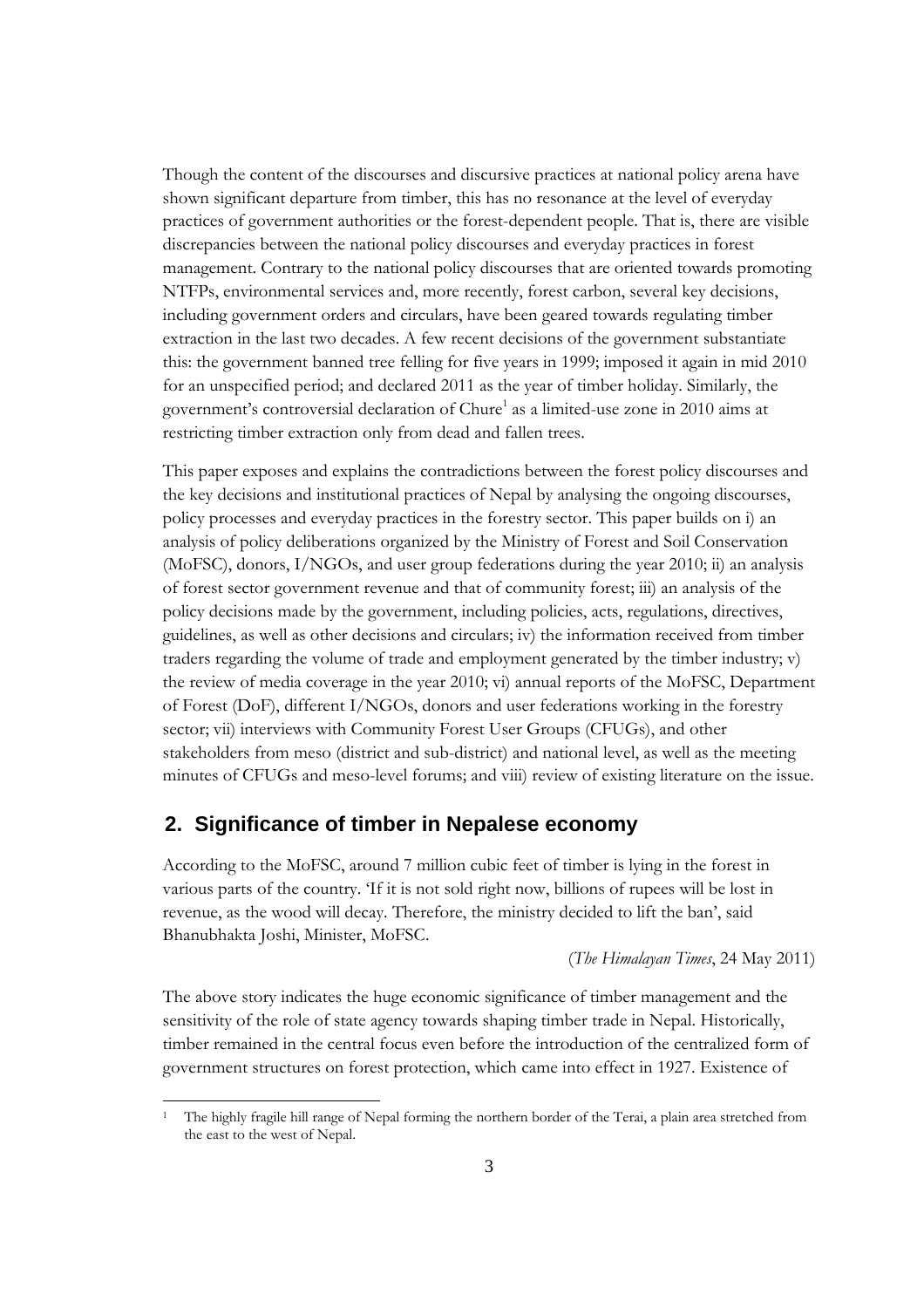Raniban (literal meaning – queen's forest) throughout the hills of Nepal even in rural and remote villages, where local people were prohibited from extracting forest products, specifically felling of trees, is an example of state control over timber. An ordinance promulgated way back in 1825 banned tree felling in specified areas. Contrary to this, the government used to grant forest land to the ruling elite until the 1940s with an aim of converting forests into agricultural land. The government distributed forestland in the name of *Jagir* (a form of reward for government employees) or *Birta* (land grant) to the close allies of the rulers. When the British India started to expand the network of railways in the early to mid-twentieth century, they needed hardwood sleepers in large quantities, and Nepal's Sal (*Shorea robusta*) timber had the requisite strength and weather tolerance. Since 1927 the government of Nepal began to sell timber to the East India Company. To oversee the trade, the government established a separate forestry institution called Kathmahal. With an increased volume of timber export and related transactions, the forest agency expanded fast. Since then timber has become the major source of forest sector revenue in Nepal.

The first five-year plan (1956-61) gave timber management a high priority and proposed establishment of a forest service and enactment of a forest law. After the nationalisation of all forests in 1957, the government established Timber Corporation of Nepal  $(TCN) - a$ state-owned (parastatal) company in 1961. The main task for such a forest service was to oversee timber production and trade (NPC, 2008). Maximising state revenue through timber was at the heart of these policies as well as legal and institutional changes.

#### **2.1 Government revenue**

Revenue from forests contributed significantly during the early years of development planning in Nepal. For example, the share of forests was almost one-third<sup>2</sup> during the first five-year plan period (NPC, 2008). Similarly, the revenue from the forest sector reached NRs 93.3 million during the third plan period (1965-70) and to NRs 592.1 million in the fiscal year 2008/09. The timber-based revenue has been increasing significantly since the late 1990s (Figure 1).



**Figure 1: Government revenue from timber (in million rupees)** 

<sup>2</sup> Forests provided NRs 5,65,000 during the first development plan period (1956-61).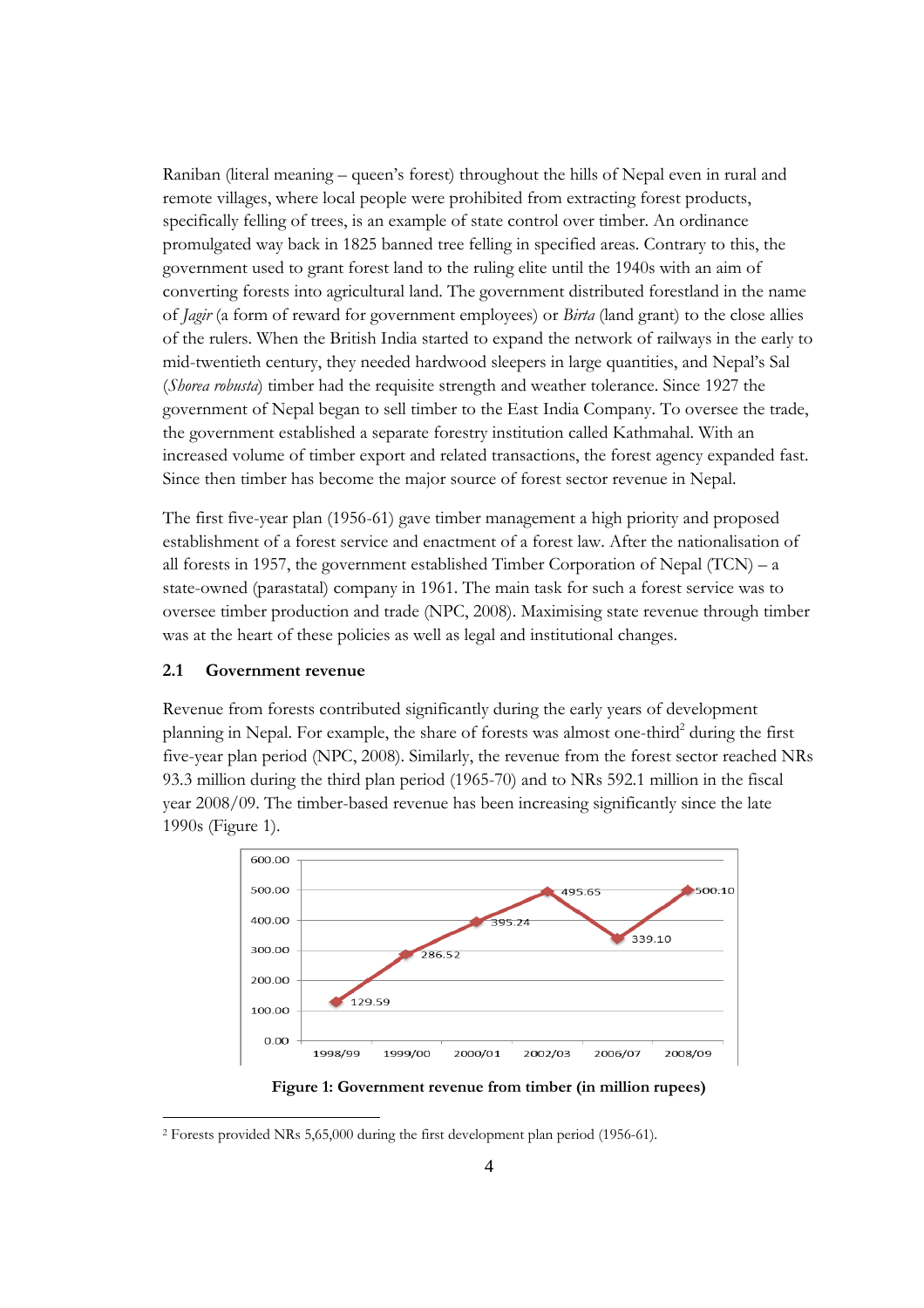The share of wood products remained over 90% of the total forest sector revenue in the year 2008/09 (Table 1). It is worth noting that the revenue from Community Forests (CF) and private forests mainly constitutes the revenue from timber (with a very small fraction coming from firewood).



**Figure 2: Relative contributions of different forest products to government revenue (excluding non-renewable sources)** 



**Figure 3: Revenue in different fiscal years (in '000)** 

Analysis of total revenue generated from the government-managed forest for the period of 2004/05-2008/09 shows gradual increase in the total revenue over the years (Gyawali, 2010). Table 1 shows that while the sources of the forest sector revenue are becoming more diverse in the recent years as compared to the late 1990s, the relative contribution of timber has remained almost the same throughout these years. The calculation includes the combined income estimated based on headings such as timber and fuelwood from governmentmanaged forests as well as revenue from community (15% sales tax) and private forests. The total revenue generated in the year 2008/09 comes from only 38 thousand cubic metres of timber (DoF, 2010), which is far less than the MPFS projected timber harvest of 3.5 million cubic metres for the same year. If needed emphasis and investment were made in timber production, as suggested by the master plan, we could have generated significantly higher revenue from timber than we are doing now.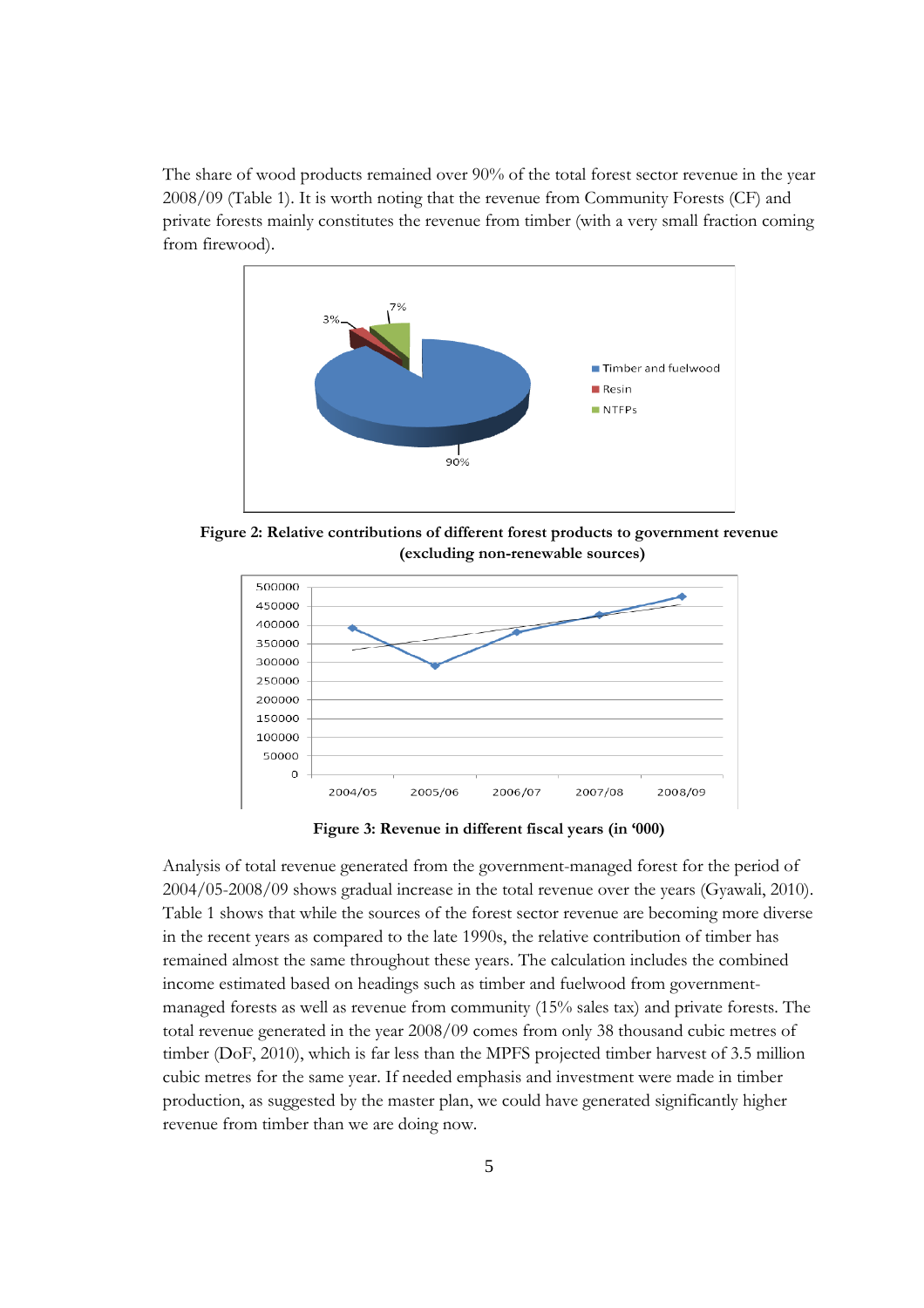| S.N. | <b>Forest Products</b>   | Revenue (NRs) |             |            |
|------|--------------------------|---------------|-------------|------------|
|      |                          | FY 1998/99    | FY 2002/03  | FY 2008/09 |
| 1    | Timber and fuelwood      | 129588236     | 437386477.5 | 375914343  |
| 2    | Khair                    | $NA*$         | 8144269.46  | 7617863    |
| 3    | Resin                    | NA            | 5358486.8   | 14336246   |
| 4    | <b>NTFPs</b>             | 16647904      | 67377248    | 39329364   |
| 5    | Stone, gravel, sand, etc | NA            | <b>NA</b>   | 38334283   |
| 6    | $CF (15% \text{ tax})$   | NA            | 50122882    | 65691093   |
| 7    | Private VAT              | NA            | NA          | 50878865   |
|      | Total                    | 146236140     | 568389363.8 | 592102057  |

**Table 1: Revenue from various forest products** 

*Note: \*NA denotes data 'not available', or 'not applicable' because of non-existence of that source in the fiscal year.* 

#### **2.2 CFUG income**

We analysed the annual income of 15 CFUGs in Nawalparasi district in the year 2010 and found that about 90% of their income comes from timber sale alone. The periodic collection of fuelwood by the users is not included in this analysis. A research by Banjade and Paudel (2008b), in a CFUG of Dolakha district, which is considered rich in NTFPs, shows that contribution of timber and fuelwood to the CFUG income is more than 70 per cent. It is noteworthy that the CFUG, surprisingly, could harvest only 30 per cent of timber against the annual harvest prescribed by its Operational Plan<sup>3</sup> (OP). The reason for the under-harvest has been attributed to the hassles related to marketing of timber and poor accessibility (Banjade and Paudel, 2008b). Pokhrel (2010) has made similar observations in Tanahu, which shows timber as the most significant product of community forest. It is interesting to note that the revenue from timber is high despite the strict restriction on the trade and transport of timber, often involving various administrative and bureaucratic hassles. It can be argued that the share of timber in total forest-based income would be even higher if the regulatory and institutional practices were supportive of timber management and trade.

#### **2.3 Timber industry and employment**

According to the data available from the Federation of Nepal Forest-Based Industries and Trade (FENFIT), wood-based industries provide employment to over 150,000 persons through manufacturing industries such as ply, veneer, *Kattha* (catechu), saw mills and furniture (Bhatta, 2011, referring to the chairperson of FENFIT). It is estimated that about 4,500 wood-based enterprises have invested over NRs 12 billion in these industries in Nepal. Although there is no record of employment generated by timber harvesting, it would certainly surpass the employment generated by the timber industries.*<sup>4</sup>* This is because the harvesting and bulk of transportation of logs involve manual labour in Nepal.

<sup>3</sup> OP includes details of inventory of forest resources and estimation of annual harvestable amount of forest products from the forest based on the inventory.<br>4 Interview with Mr Dinesh Wagle, General Secretary of FENFIT.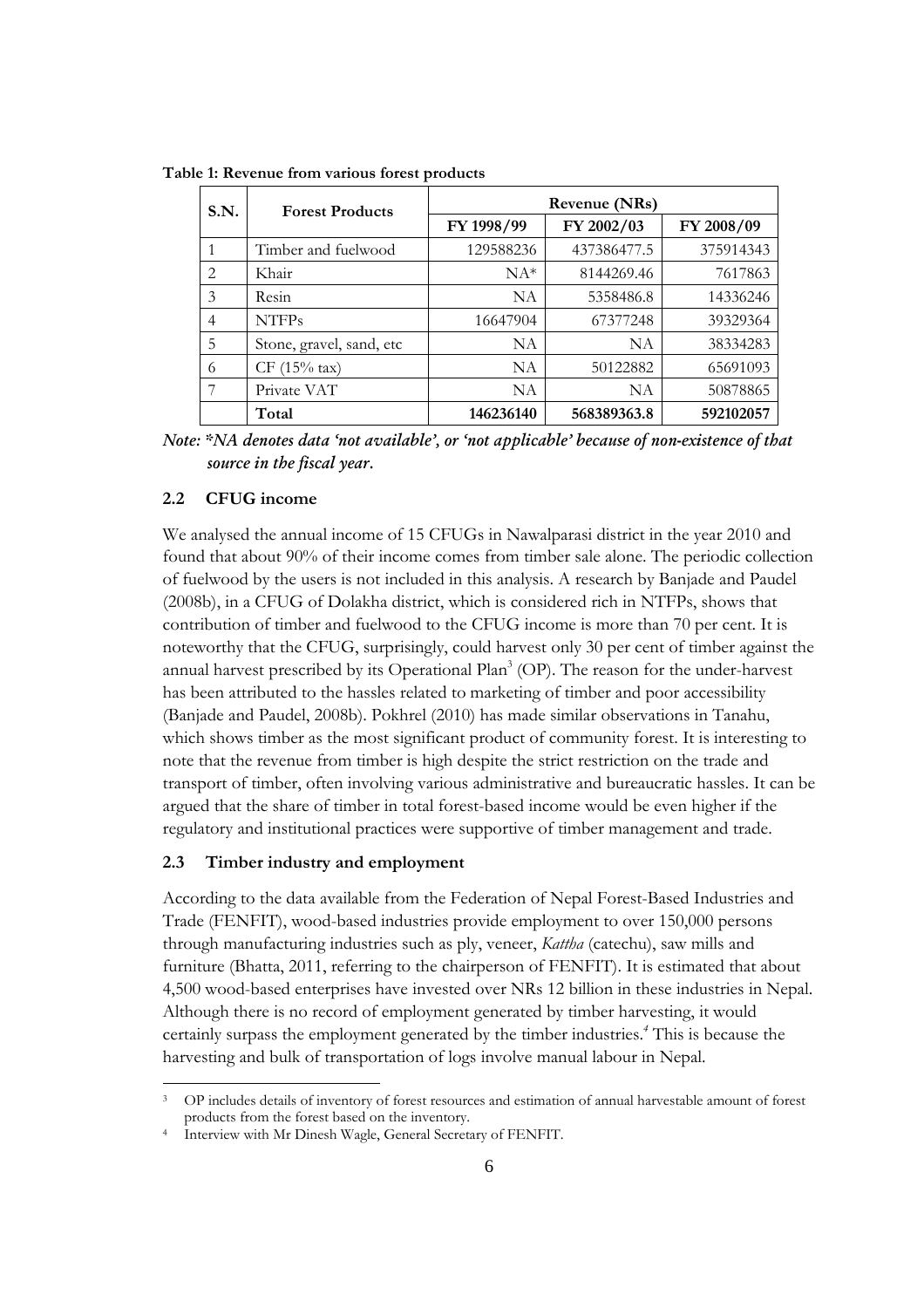#### **2.4 Timber lies at the crux of forest governance and state-citizen contestations**

In Nepal, local communities are managing forests under mutually agreed and officially approved OPs, which include plans for forest management and community development. These management plans usually have broad objectives of managing and enhancing forest conditions, biodiversity, environmental services, NTFPs and other diverse products. However, in practice, the core area of contestation lies around the volume of timber that is harvested, transported and traded. Unfortunately, there is little official or institutional interaction and communication between District Forest Office (DFO) (or warden in the case of protected areas) and Forest User Groups (FUGs) in relation to timber management and development. In fact, there is limited opportunity of communication between government forest authorities and FUGs regarding forest management for timber. Interestingly, officials' eyes are usually on those groups which harvest more timber. In a comparative study of hill and terai districts, Paudel *et al.* (2008) observes that the level of interaction, monitoring and surveillance is significantly high in Terai district.

On the side of the local FUGs, those who harvest more timber tend to engage more frequently with forest officials. Large part of these interactions takes place at personal level, often outside the formal official domain. It is also learnt that the groups with high harvest volume often develop ambitious budget for community infrastructure and other development activities to please their constituencies. They are always under pressure to convince forest officials to get permission for increased harvest. Many group leaders have other corrupt motives, too. Consequently, they tend to adopt informal sub-standard practices to please officials for higher annual allowable harvest. In fact, the communication and interactions around timber harvest and trade shapes the relations between forest officials and community leaders at institutional and personal level.

Most of the cases of corruption and abuse of authority by forest officials and community leaders are about illegal harvesting of and trade in timber. For example, in 2010 alone, over five different investigative (fact-finding) missions, including those from the MoFSC, parliamentary and high-level judicial commissions have investigated massive deforestation in the Terai. Timber harvest and trade became the sole subject of enquiry in almost all of these commission reports, indicating the economic value of timber.

Based on these various commission reports, the government came up with both short- and long-term measures. One of the immediate measures was ban on tree felling and timber trade. The government has banned the trade and transport of timber for the year 2011 despite strong resistance from the timber industry, CFUGs and timber consumers. Consequently, the price of timber in the last nine months since the ban was imposed has skyrocketed three-fold. In addition, as a long-term solution, the government has proposed amendment to the existing forest law and regulations to gain increased supervision and monitoring role in relation to CFUGs. An analysis of these proposals shows that most of these amendments are focused on timber harvesting and trade. For example, suggested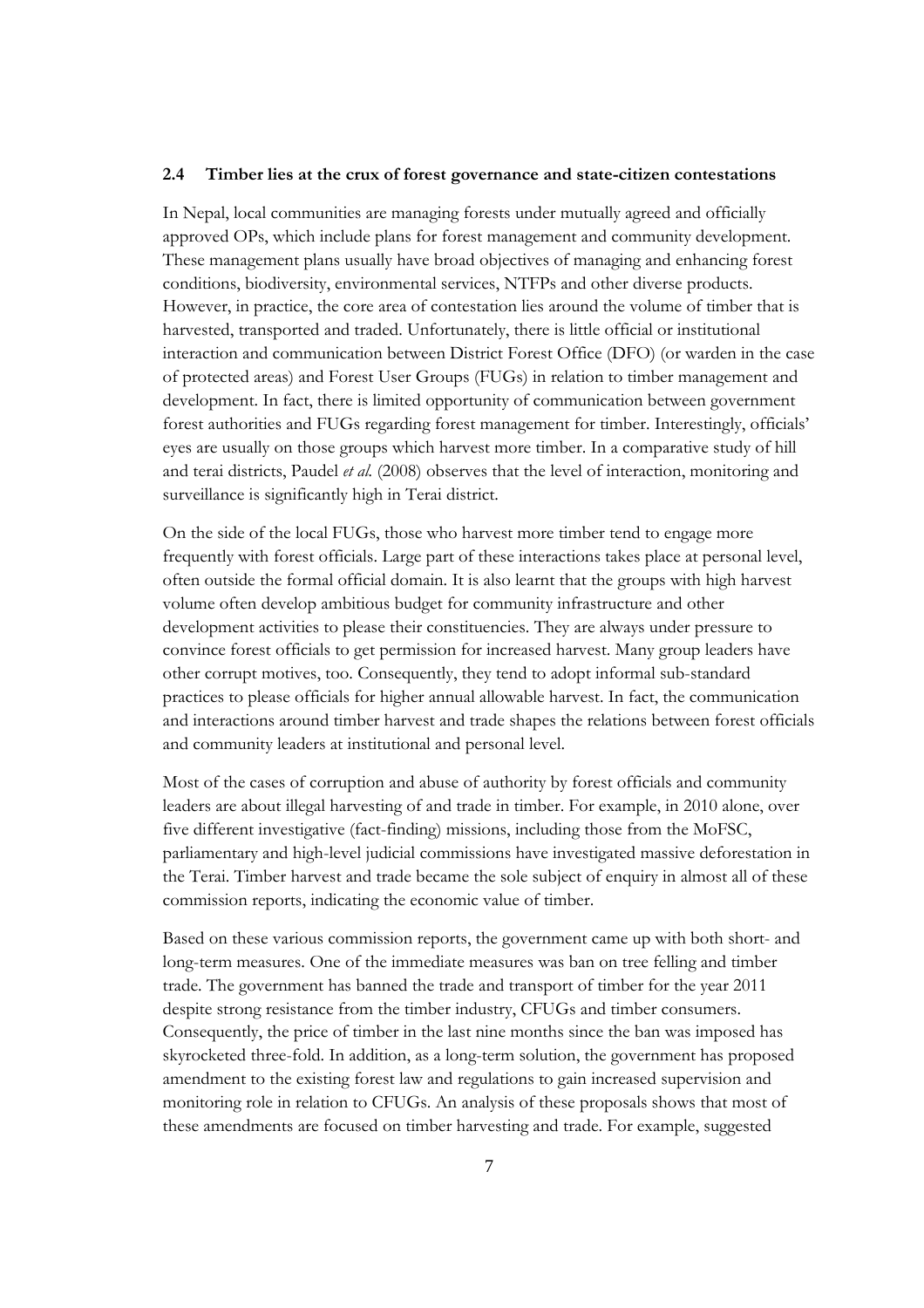amendments include provisions for additional surveillance by government officials during timber harvesting, distribution, sale and transport by CFUGs, and pricing of and taxing on timber. FECOFUN<sup>5</sup>, a CFUG network, strongly rejected the proposal and is continuing its resistance movement against the proposal. Here, both from the government side and also on the part of communities timber appears to be the key contentious issue in forest management.

### **3. Undermining timber within larger environmental narratives**

Since the emergence of crisis narratives such as the 'Theory of Himalayan Degradation', popularised by Eckholm (1976), timber management eventually disappeared from the national policy discourses. The alarming rate of deforestation, highlighted by some researchers during the 1970s and 1980s, received attention of donors, followed by their support in massive afforestation schemes throughout the country. With the changing discourses on environmental conservation, debate on timber has gradually been replaced by the discourse on biodiversity conservation, ecological sustainability and ecosystem restoration. The Rio Summit on environment and development in 1992 and the consequent change in donor priority towards environmental sustainability also partly contributed to these shifting priorities on national forest discourses and policies.

#### **3.1 Government policies and decisions**

Analysis of government policies and legal documents provides critical understanding of the official priorities of forestry. We analysed 66 government policies, acts, guidelines and directives issued since 1993, the year when the present Forest Act was promulgated. Surprisingly, a large chunk of the policies and legal documents are developed around the issues of biodiversity, environmental services, NTFPs, soil conservation, protected areas, leasehold forestry and broader governance issues, including aid policy, gender mainstreaming and involvement of NGOs. Eighteen of them, mainly the general acts and regulations, have some implications for timber-related issues, among other aspects. Only three policy decisions out of 66 exclusively deal with timber (Figure 5).



**Figure 5: Government policy decisions and their focus in relation to timber**

<sup>5</sup> Federation of Community Forest Users, Nepal.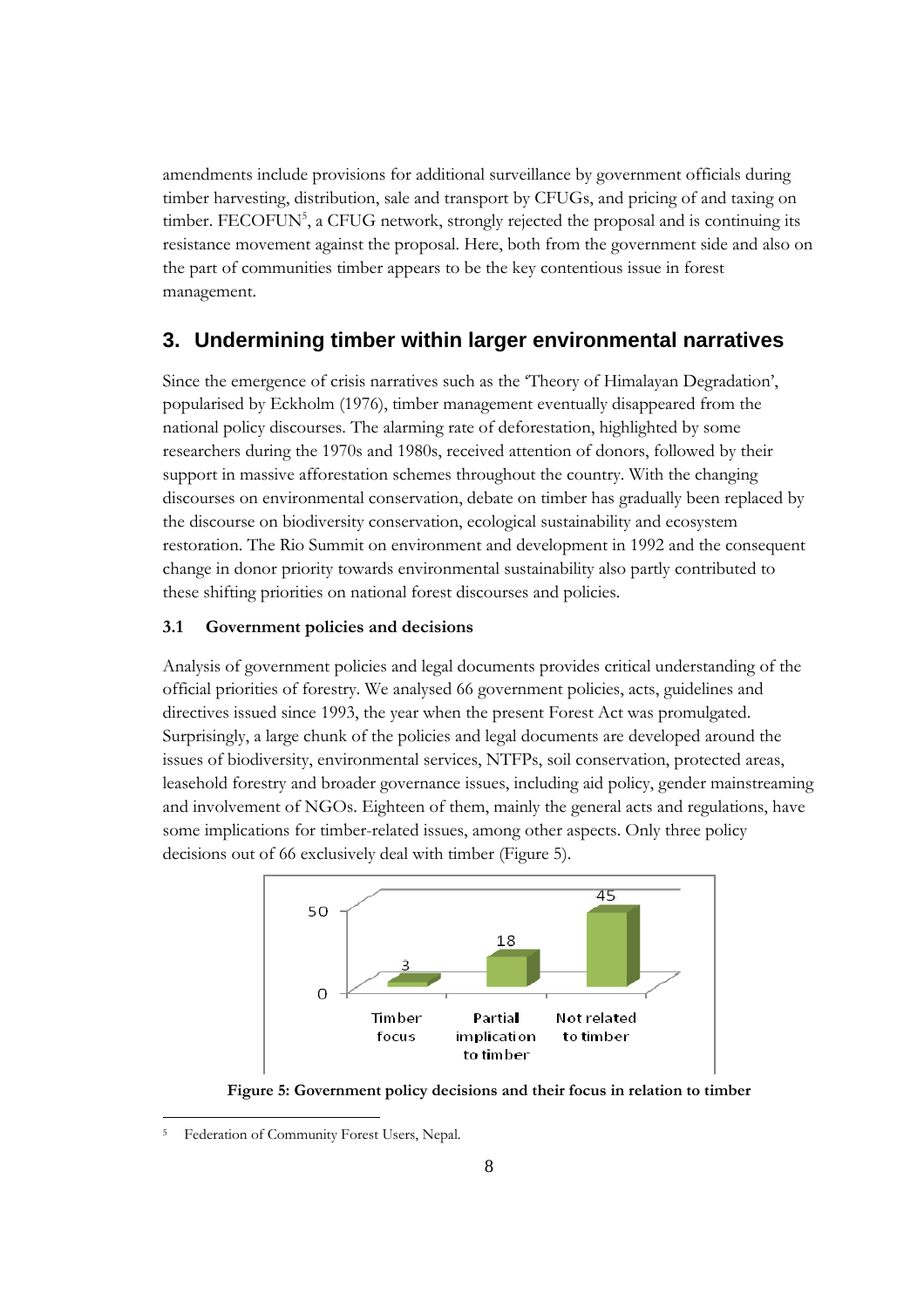#### **3.2 Spending on timber**

We also analysed the government's relative spending on timber development. We observed that the major chunk of the government funds goes to cover regular costs such as staff salaries. Within the development budget<sup>6</sup> only 3 per cent is allocated to timber-related activities (see Table 4). Besides, part of the budget is allocated to the community forestry programme; the government provides some training support in forest management. Though there are other related headings such as 'forest management operational plans' and the 'national forest development programme', activities under these headings involve extraction of dead and fallen trees from government-managed forests and forest protection activities aimed mainly at special protection of forests (based on DoF, 2010).

**Table 4: Programmes conducted by government alone (FY 2065/66 BS [2009/10 AD])** 

| S.N. | Programme                   | Focus                                            | Allocation $(\% )$ |
|------|-----------------------------|--------------------------------------------------|--------------------|
|      | Community Forestry (CF)     | CF handover; monitoring; technical support       | 26                 |
|      | development                 |                                                  |                    |
|      | National forest development | Forest protection; biodiversity conservation;    | 17                 |
|      | and management              | revenue collection                               |                    |
| 3    | Silviculture and tree       | Genetic improvement of viable species; seed      |                    |
|      | improvement                 | orchard establishment; training in silvicultural |                    |
|      |                             | techniques and tree improvement                  |                    |
|      | Forest extension            | Publication                                      |                    |

*Source: Lamsal, 2010*

An analysis of the donor-funded projects and programmes conducted in 2009 shows that only one of them supported CFUGs in forest management, seedling production and forest harvesting activities. The total expenditure of this donor on forest development activities was, however, below 10 per cent of its programme budget. Analysis of programmes of seven non-government agencies, including bilateral projects, INGOs and NGOs, showed that virtually none of them supported anything directly related to timber. Donor projects on forestry have promoted the agenda of gender, equity and livelihoods within the communitymanaged forest, which is normally welcomed by government officials. Donors have chosen to engage in non-traditional forestry issues such as biodiversity conservation, forest certification, environmental services, NTFPs, and recently on climate change mitigation, especially on REDD.

#### **3.3 Negative connotation in media coverage**

We analysed the media coverage of forestry, excluding protected areas, in the year 2010. Coverage has been selected from three national dailies, namely *The Kathmandu Post* (in English), *Kantipur* (in Nepali) and *Gorkhapatra* (in Nepali). The reasons for choosing these

The budget allocated to headings other than salaries and regular office costs is generally categorized under 'development budget' in Nepal. In case of Department of Forest, development budget includes the budget allocated to any programme areas, including training, extension and forest protection.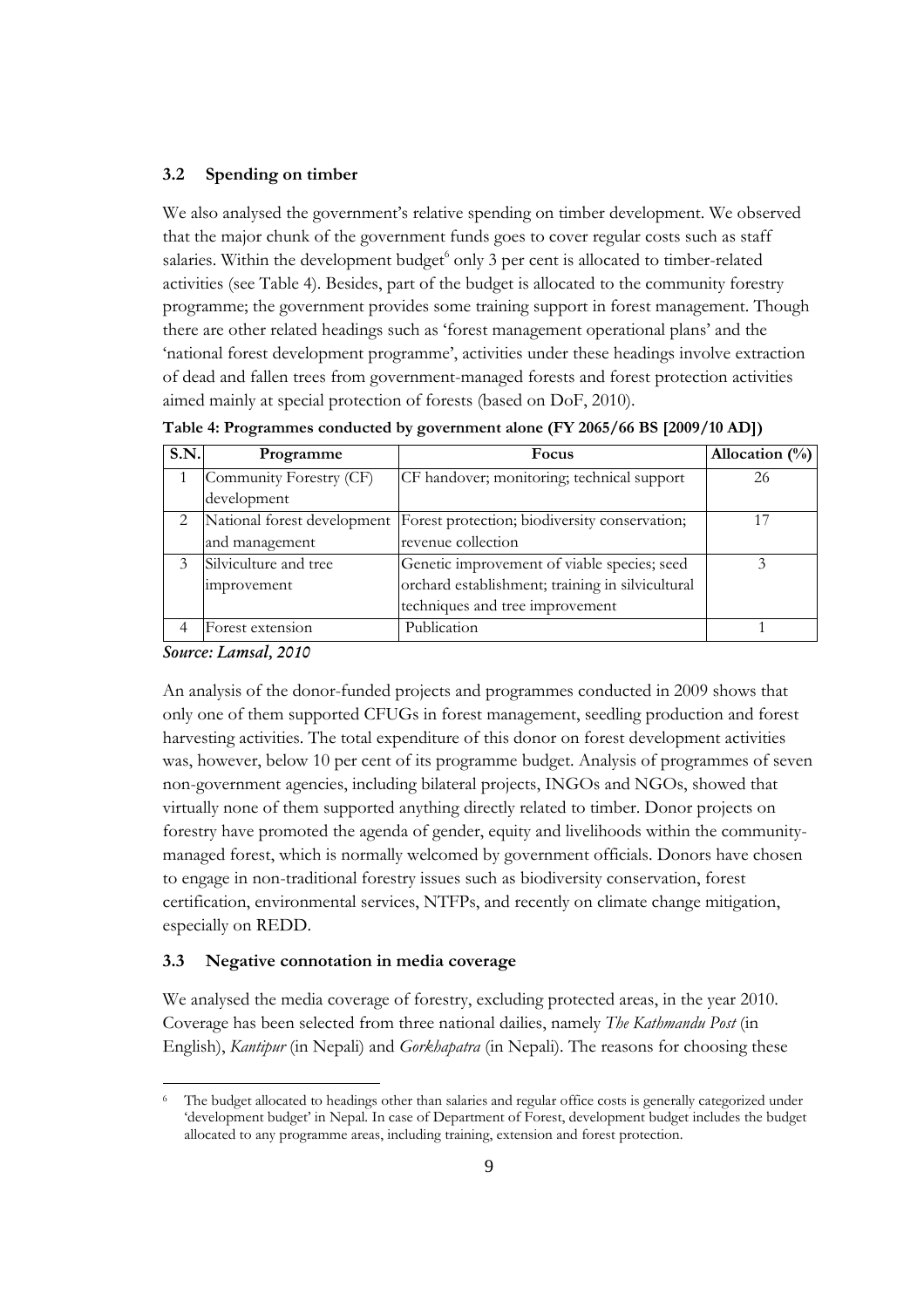newspapers are that the former two are the most widely circulated popular dailies from the private sector and the latter is a government-owned daily. A total of 215 news items, including four articles, published in these newspapers in 2010, were related to the forestry sector. About 88 per cent of them were related to timber, while the rest were related to issues such as NTFPs and governance (see Figure 4).



**Figure 4: News coverage by major national dailies** 

Almost all the news and articles which had some focus on timber conveyed the negative side of it; they highlighted the issues of illegal logging, corruption, encroachment, tree felling and confiscation of timber. Moreover, they highlighted the misuse of power by some local leaders, over-harvesting of timber by CFUGs and illegal selling for personal benefit. In most cases, involvement of government staff at local level was reported. The media reports also highlighted the nexus of government forest officials with timber traders and local community leaders (Box 1).

#### **Box 1: Some media reporting on timber**

- Timber smuggling in collaboration with forest officials (*Gorkhapatra*, 14/04/2010)
- Timber smuggling in nexus (*Gorkhapatra* 2/06/2010)
- Pine trees destroyed in close nexus (*Kantipur*, 7/07/2010)
- Cash and timber request by government staff from community forest (*Gorkhapatra*, 15/07/2010)
- Government staff and users collude in forest clearing (*Kantipur*, 25/02/2010)
- Timber smuggling intensifies with the involvement of police and forest officials (*Gorkhapatra*, 12/09/2010)
- Forest destruction in collusion (*The Kathmandu Post*, 16/06/2010)
- Forest destruction accelerates in nexus (*Gorkhapatra*, 29/12/2010)

Public perception in Nepal is largely shaped by the dominant discourse of 'felling of live trees is essentially bad'. Media has generated the rhetoric that tree felling irrespective of its scientific merits is not an acceptable act. Media coverage has mostly been highlighting tree felling or any other subsequent activities related to timber harvesting and trade as negative. For example, *Kantipur* (14/07/2010: p5) reads 'live and healthy trees are being extracted from... community forest'. Many of such news have resulted in the suspension or transfer of DFO staff and action against forest user group leaders. A DFO expressed his opinion that when journalists see even legitimate harvesting of timber from the forests, they conceive it as essentially bad and highlight it as a case of forest destruction or deforestation.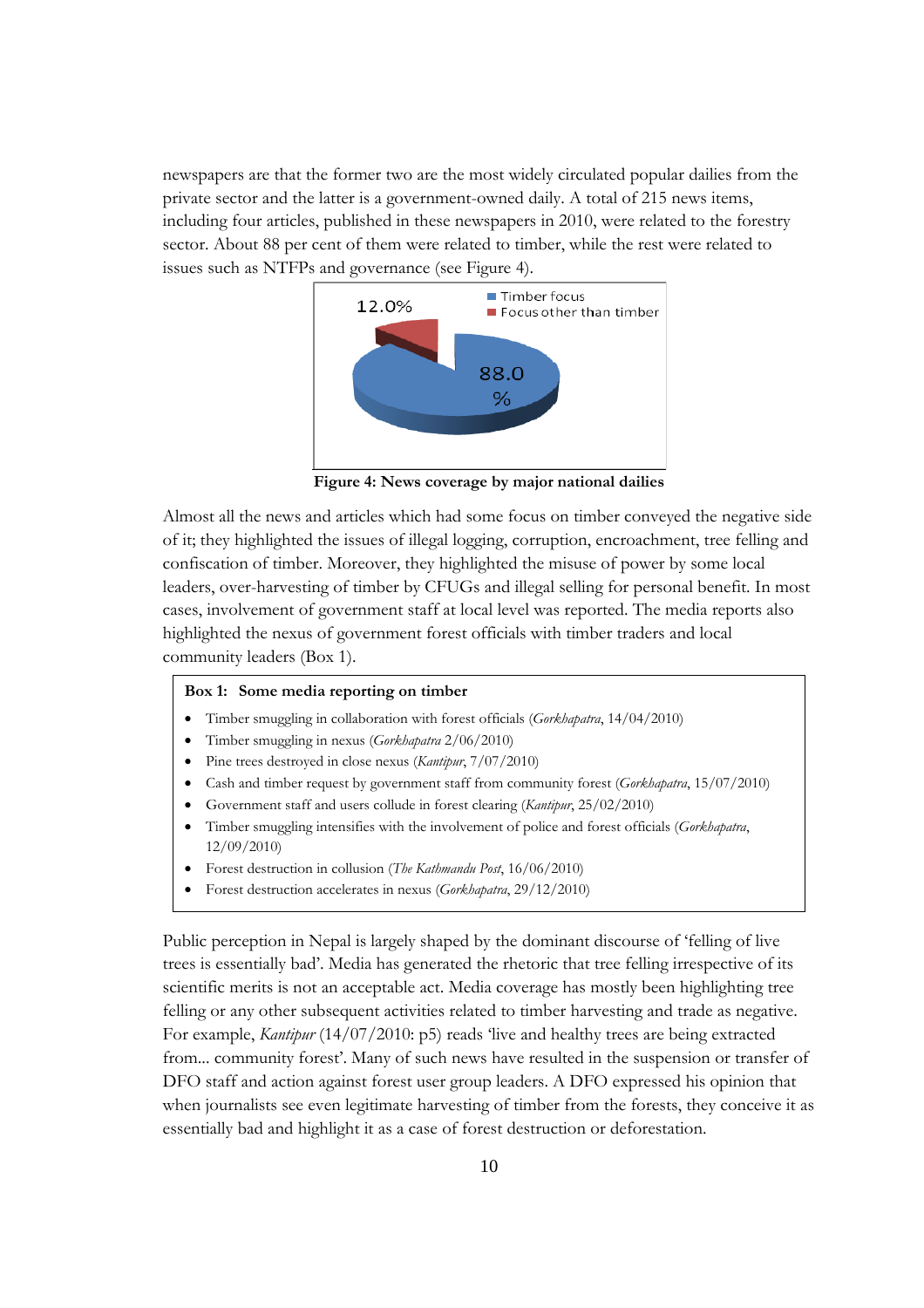### **4. Non-congruence between forest policy discourse and everyday practice**

The national forest policy discourses since 1990s are dominated by NTFPs, environmental services, biodiversity and more recently by REDD. As discussed in earlier sections, policy processes, including commissions, task forces, donor projects, workshops, and many policy documents talk of these non-timber goods and services. In contrast, at the other end of everyday practice are rampant corruption and rent-seeking, which have been frequent phenomena in forestry (commission reports). As recent reports indicate, a wide range of stakeholders such as political leaders, government officers, timber traders and local elites are involved in illegal practices, including illegal logging and encroachment. Most of the actors in policy deliberations and everyday practices are different; very few of them have institutional linkages at everyday practices on the ground as well as national policy-making processes. While some senior government officials, donors, NGO professionals and consultants dominate the forums and processes at national policy-making, core forest staff at operational level, timber traders, CFUG leaders and brokers are involved in both legal and illicit timber harvesting and trade at local level.

The general non-congruence between the national forest policy discourse and everyday practices on the ground can be largely attributed to: a) implicit interest of political and bureaucratic leadership in keeping timber in a low profile largely outside the public domain so that the timber business does not come into public scrutiny; and b) donors avoiding socio-politically contested domain and wanting to work in a comfort zone by building a healthy relation with the bureaucracy. As one of the senior government officials shared with us, when two foresters meet in private they never talk about biodiversity or environmental services; most of their chat is rather focused on timber trade, timber smuggling and dealing with traders and related actors. It indicates that timber management and timber business have been largely kept under private domain of forest officials and political leaders that hardly comes to public debate and scrutiny.

Preference formation through discursive practices around the enclave of government officials is not easily accessed by the larger public or other actors such as the media, NGOs and donors. Sometimes the government officials may strategically supplement information with an interest of co-opting the perspectives of public sphere. Similarly, they might also develop alliances with professionals outside the government bureaucracy, who share the similar technocratic perspective. Together they form a technocratic sphere<sup>7</sup>, and develop

 $\overline{a}$ 

In public sphere, space is created to exchange multiple perspectives by various actors to contribute in shaping the public will (see Habermas 1989). Sunstein (2002) complements the concept of 'enclaved space' where certain interest group can deliberate separately before joining a large heterogeneous group. Our focus here is on broader category of a group that jointly shares the perspectives of technobureaucrats (Ojha et al. 2010) and experts outside the bureaucracy but sharing the similar perspectives of technobureaucrats particularly in forwarding expert superiority over ordinary citizens in governance processes. To combine both of them we would like to subscribe the concept of technocracy from Habermas (1975) [Habermas, J. (1975) *Legitimation Crisis,* Boston, Beacon]. So, we use the concept 'technocratic sphere' to refer to the communication among these experts, though large majority of them are also bureaucrats. This also means that the technocratic sphere is not the same as enclave and technobureaucratic spaces.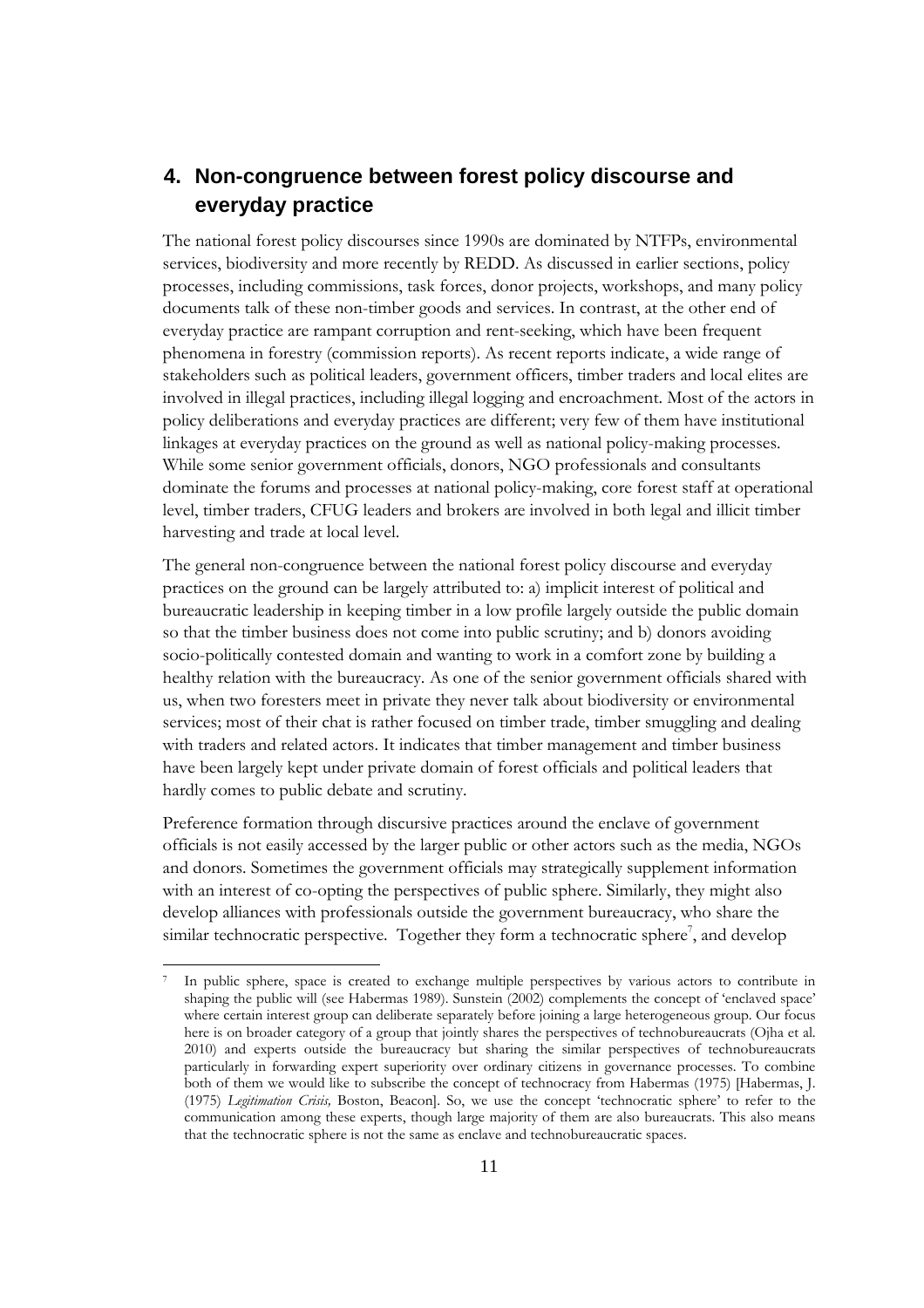strategies to influence other actors. For example, government forest officials often talk within their interactions about assessing the perspectives of the media, NGOs and civil society, including CFUGs, and often develop counter strategies to justify their own preconceived intentions, which are mostly related to retaining control over forest resources rather than increasing productivity. In this way, the dominant discourses, which influence the empowered space, i.e. the decision-making authority (Ministry, Cabinet or Parliament), is unilaterally shaped by grape-vine type spheres, enclaves, or technocratic sphere around the bureaucracy.

Many of the current conflicts are apparently framed around secondary issues while control over timber is the underlying cause of such contestations. This reality explains the calculated attempt to keep timber in low profile despite its economic significance. The debate around community forestry versus Collaborative Forest Management (CFM) in Terai is the case in point. After a decade of introduction of CFM, arguing that community forest could not benefit distant users, there are hardly any satisfying answers whether it has benefited the large mass of the poor in southern Nepal. While the government sought to interpret the CFM as an approach to ensure people's participation in government-managed forests, most of the critics consider it as essentially an extension of government authority in the decorated terms of 'collaborative management'. Control over *Sal* timber, particularly access to and share of revenue, is at the crux of polarization of actors for and against collaborative management of Terai's Sal forests. Similarly, control over revenue is at the core of the government's recent attempts to amend the Forest Act 1993. All the debates, including on increasing the tax on the sale of timber, restricting trade in timber, limiting annual allowable cut or banning of timber harvest, indicate that the government aims to maintain its control over timber.

There have been desperate attempts to promote discourses of NTFP management by both the government and donors. Despite the dominant narratives of economic contribution of NTFPs, the field of NTFP-based enterprises is not very convincing, especially its long-term business viability (Bhattarai et al., 2003; Bhattarai and Dhungana, 2008; Subedi, 2006; AEC/FNCCI, 2004). The relative importance of timber may be argued in some high mountain districts, which is certainly not the case for Terai and many hill districts. However, despite the limited scope of NTFPs, aid-funded projects and NGOs are encouraged to prioritise NTFPs, mainly because of the constraints imposed on timber trade by the regulatory and institutional hurdles. Consequently, the development agencies are left only with peripheral products to harness commercial opportunities (Banjade and Paudel, 2008a). The difference between forest users' poor access to the relatively long value chain of NTFP market on one hand and the readily available timber market at their doorstep on the other also makes a case for timber.

### **5. Implications and way forward**

The negative picture promoted by the media and the absence of a supportive policy and investment environment have resulted in missed opportunities of benefiting from timber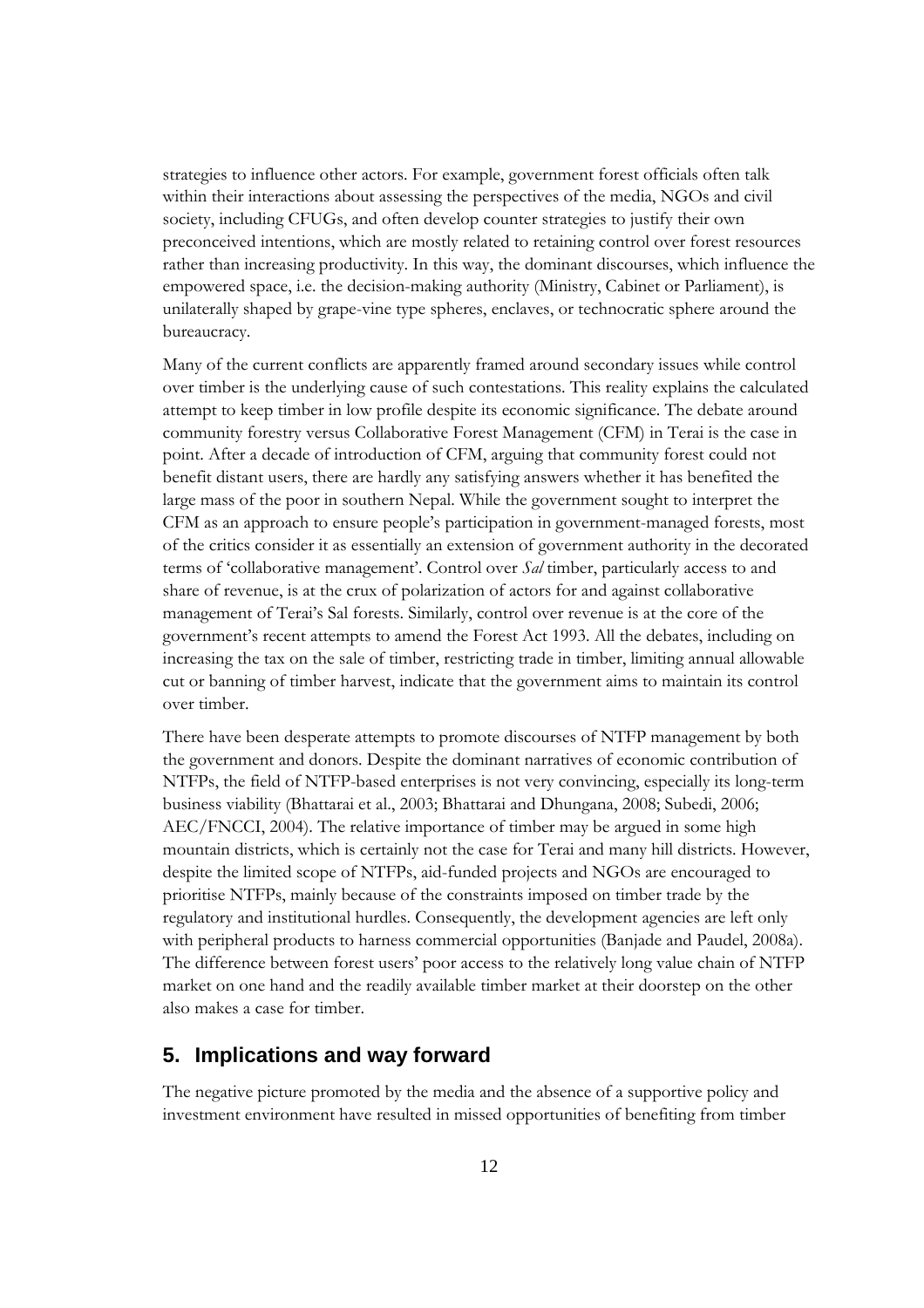management. First, the local communities, traders and government itself are losing millions of dollars in income from timber through sustainable forest management. As the whole sector is criminalised, there is little encouragement for entrepreneurs to enter into timber businesses, which could have substantially replaced import of timber and wooden furniture as well as enhanced export. As there is neither government investment nor an encouraging environment, the capacity of the actors and performance of the sector have remained poor.

The frequent bans on tree felling and timber transport simply encourage import of wood products even illegally from India. If the ban on wood supply continues, as well as the hassles and corruption, these all will pave the road to the ruin of the forest sector. We have seen several *Kattha* industries closed and several others at risk of shutting down due to uncertainty of raw material supply. If we are denied use of our own raw materials, industries have to either stop production or import raw materials from other countries. While we have mature pine forests in many hilly districts, we are importing pine timber from New Zealand. Nepal imported substitutes for wood such as steel and aluminium worth R. 900 million in the last seven months (July 2010 -January 2011). If this continues we will be contributing to carbon emission, wastage of our forest resources and increased trade deficits.

Second, the irrational and unpredictable government decisions on timber, such as the frequent bans on timber extraction and transportation have induced gambling on timber trade. Non-transparent trade or black market has been encouraged throughout the country largely because of the government's policies and bureaucratic hurdles. The bureaucratic hassles have resulted in illegal harvesting, trade and smuggling of timber and timber products. Consequently, the situation is that while timber [*sal*] price at source is NRs 300, it is sold in the retail market of major cities at the rate of NRs 4,000-5,000. It is believed that corruption throughout the market chain of timber and the risks associated with it are responsible for this price discrepancy.

The main purpose of this paper is to draw the attention of the actors and institutions concerned to realign the focus of forest policy discourse around timber so that i) income from forest could be increased significantly, contributing to the local as well as national economy; ii) forest-based trade and enterprises are promoted by minimizing regulatory burdens and bureaucratic hassles; iii) programmes of government and non-government actors are realigned to set the priority towards enhancing the value from the management of forests of Nepal; and iv) corruption and illegal activities around forest are curtailed.

### **6. Acknowledgement**

We would like to express our gratitude towards the Growing Forest Partnership for providing partial financial support for the study and preparation of this discussion paper. We would like to acknowledge the comments from the following individuals while developing this paper: Dil B Khatri, Dipak BK, Harisharan Luintel, Peter Branney, Peter J Kanwoski, Hemant Ojha, Anil Shrestha (language editing) and Kim Wells (language editing).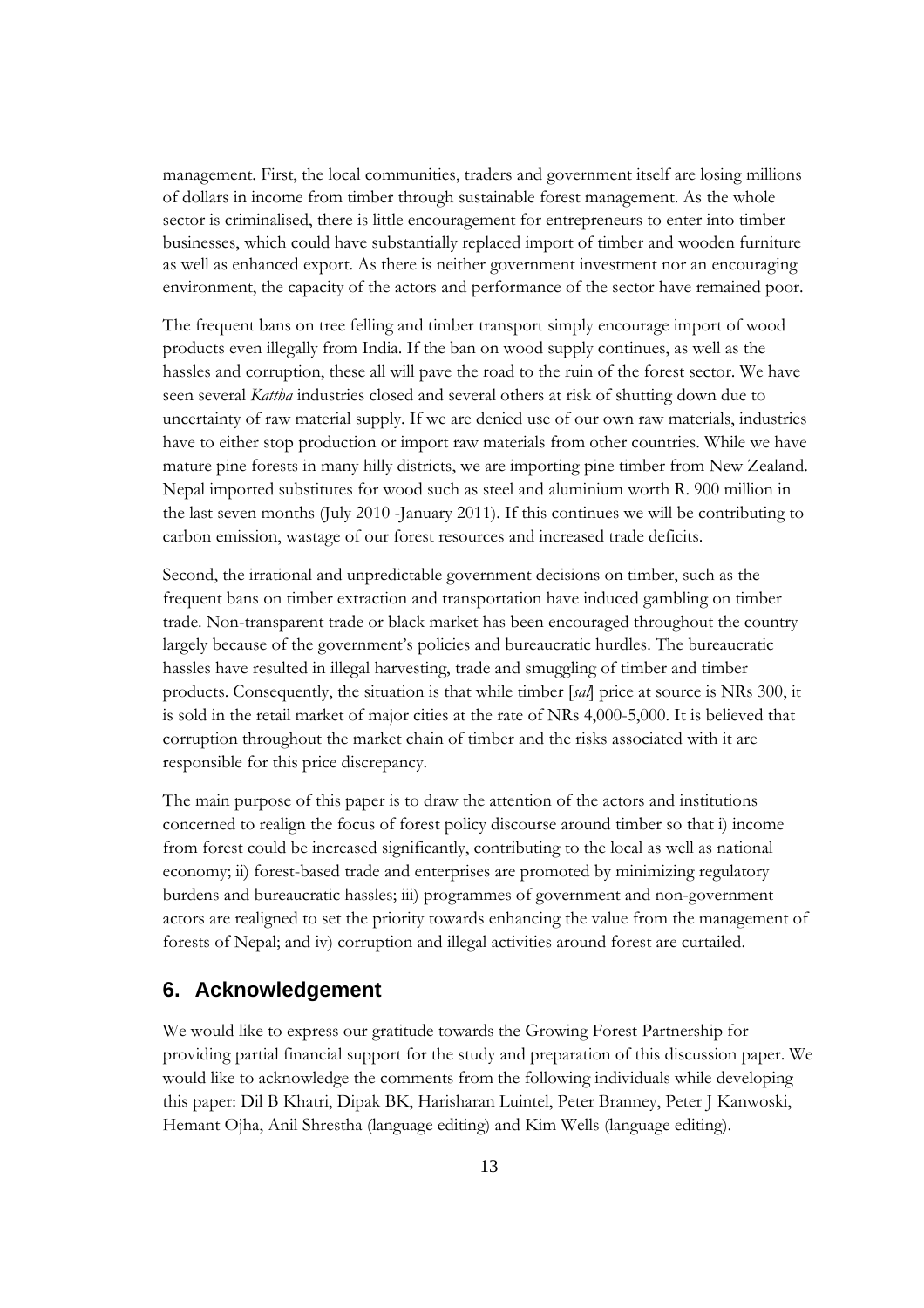### **7. Reference**

- **AEC/FNCCI**. 2004. Trade Pattern of Non-Timber Forest Products (NTFPs) in Jumla, Surkhet and Nepalgunj: Appropriate Policy Measures for Business and Trade Enhancement. Kathmandu, Agro Enterprise Center & Federation of Nepalese Chambers of Commerce and Industry.
- **Banjade, M. R. & Paudel, N. S.** 2008a. Economic Potential of Non-timber Forest Products in Nepal: Myth or Reality? *Journal of Forest and Livelihood,* 7**:** 36-48.
- **Banjade, M. R. & Paudel, N. S.** 2008b. Improving Equity and Livelihoods in Community Forestry: Suspa Community Forest User Group Site Report. ForestAction, Nepal.
- **Bhatta, S.** 2011. Timber Worth Two Billion Unattended. *Nagarik Daily.* Kathmandu, Nepal Republic Media.
- **Bhattarai, B., Ojha, H., Banjade, M. R. & Luitel, H. S.** 2003. The Effect of NTFP Market Expansion on Sustainable Local Livelihoods - A Case of Nepal. ForestAction, Nepal.
- **Bhattarai, R. C. & Dhungana, S. P.** 2008. Economic and Market Trends in Forestry Sector in Nepal. ForestAction, Nepal.
- **DoF**. 2010. *Hamro Ban (Our Forest).* Kathmandu. Department of Forest.
- **Echolm, E. P.** 1976. *Losing Ground: Environmental Stress and World Food Prospects.* New York, World Watch Institute.
- **GoN**. 2010. Three Year Plan Approach Paper: (2010/11 2012/13) Unofficial Translation. National Planning Commission, Government of Nepal.
- **Gyawali, D.** 2010. Analysis of Status of Trade of Forest Products (in Nepali). In Paudel, B. R. (Ed.) *Hamro Ban (Our Forest).* Kathmandu. Department of Forests.
- **Habermas, J.** 1975. *Legitimation Crisis.* Boston, Beacon.
- **Habermas, J.** 1989. The Structural Transformation of the Public Sphere, Cambridge, Polity.
- **Lamsal, P.** 2010. Forest Development Program and Budgetting. In Paudyal, B. R. (Ed.) *Hamro Ban (Our Forest).* Kathmandu. Department of Forest.
- **MoFSC**. 1988. Master Plan for the Forestry Sector. Kathmandu. Ministry of Forest and Soil Conservation.
- **Nagarik**. 2011. Price of Timber increased by three fold: 1.7 million Cubic Feet is at Verge of Spoiling. *Nagarik Daily.* Kathmandu, Nepal Republic Meida (13/03/2011).
- **NPC**. 2008. First Five Year Plan 1956-61. Kathmandu, National Planning Commission, Government of Nepal. http://www.npc.gov.np/en/plans-programs/detail.php?titleid=9 accessed on 11 March 2011.
- **Ojha, H. R., Paudel, N. S., Banjade, M. R., McDougall, C. and Cameron, J.** 2010. The deliberative scientist: Integrating science and politics in forest resource governance in Nepal, In: L. German, J. J. Ramisch and R. Verma (Eds), Beyond the biophysical: Knowledge, culture, and politics in agriculture and natural resource management, London, Springer, pp. 167-191.
- **Paudel, N. S., Banjade, M. R. & Dahal, G. R.** 2008. Handover of Community Forestry: A Political Decision or a Technical Process? *Fifth National Workshop in Community Forestry.* Kathmandu, Nepal.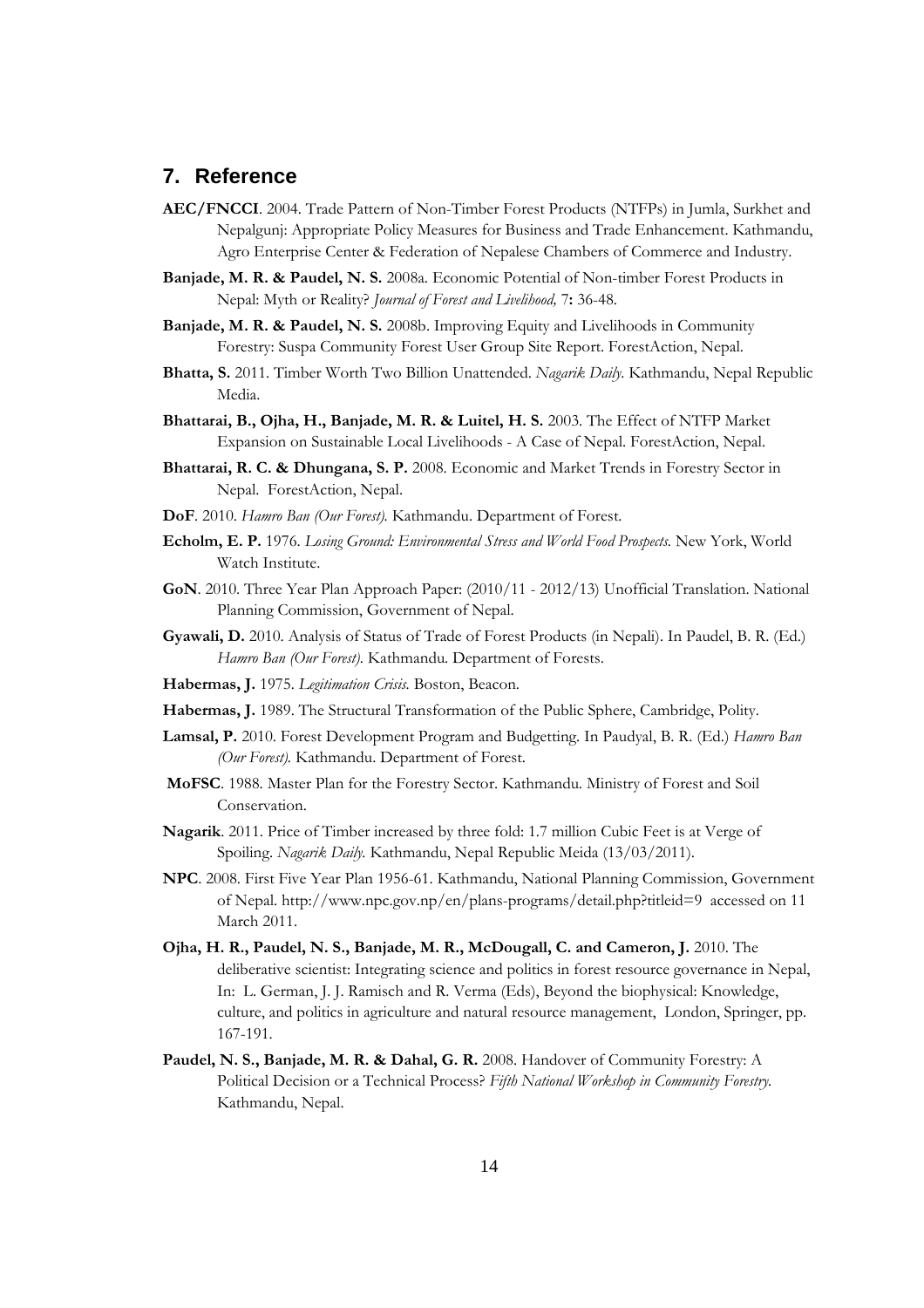- Pokharel, R. K. 2010. Generating Income from Nepal's Community Forestry: Does Timber Matter? *Journal of Forest and Livelihood,* 9**:** 16-20.
- **Rai, O. A.** 2011. Price Ceiling for Timber in the Offing. *Republica.* Kathmandu, Nepal Republic Media (01/01/2011).
- **Subedi, B.** 2006. Linking Plant-Based Enterprises and Local Communities to Biodiversity Conservation in Nepal Himalaya. Delhi, Adroit.
- **Sunstein, C. R.** 2002. The Law of Group Polarization. *Journal of Political Philosophy*, 10(2): 175-195.